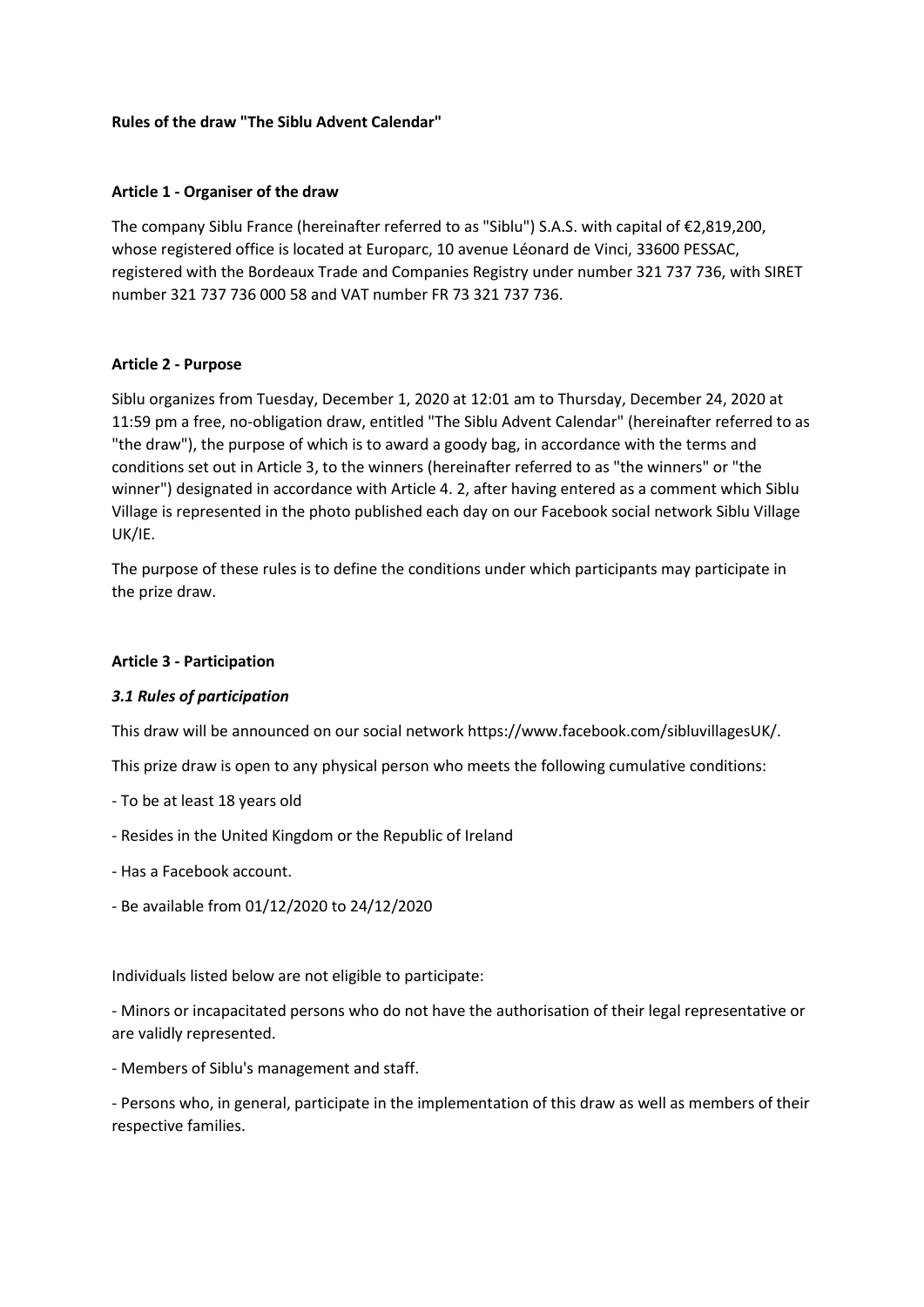The participation of an Internet user will only be effective if he or she has correctly identified which Siblu Village was represented in a photo published EVERY DAY from December 1 to December 24 on https://www.facebook.com/sibluvillagesUK/, and has given the correct answer as a comment.

The draw will be made by Siblu members.

# *3.2 Means of participation*

To enter the draw, the person must have previously correctly identified which Siblu Village was represented in the photo posted daily online at https://www.facebook.com/sibluvillagesUK/, for a total of 24 Villages to be found.

All telephone, postal mail and e-mail entries will not be subject to these Rules and Regulations, and therefore the person will not be eligible to participate in the draw.

Only an entry that fully complies with the above conditions will be validated by Siblu.

Only one entry per person per day will be accepted. In the event of multiple entries, entries will be totally invalid.

Any entry from a minor is subject to the permission of a person with parental authority as specified herein.

## **Article 4 - Prizes and designation of the winner**

### **4.1 Prizes to be awarded**

# **The total number of the prizes is limited to three (3), and there may only be a maximum of three winners.**

The prizes to be won correspond to 3 goody bags (including cups, cuddly toys, key rings, chocolates, etc.).

Winners may only win one goody bag per person, and not all 3 goody bags.

# *4.2 Designation of the winner*

The designation of the winners of the draw will be made on 11/01/2021 at 3pm. A maximum of three (3) winners may therefore be totalled.

This draw is based on the accumulation of points. Therefore, the three (3) people with the highest number of correct answers, after **correctly identifying** which Siblu Village was represented in a photo published each on our Facebook social network Siblu Village UK/IE and giving the correct answer as a comment, will be declared winners by the members of the Siblu team by having the highest total of points.

The winner will be personally notified by private message and will also be required to confirm acceptance of the prize. Any winner who cannot be contacted or does not respond within 14 days of notification will be disqualified from claiming the prize.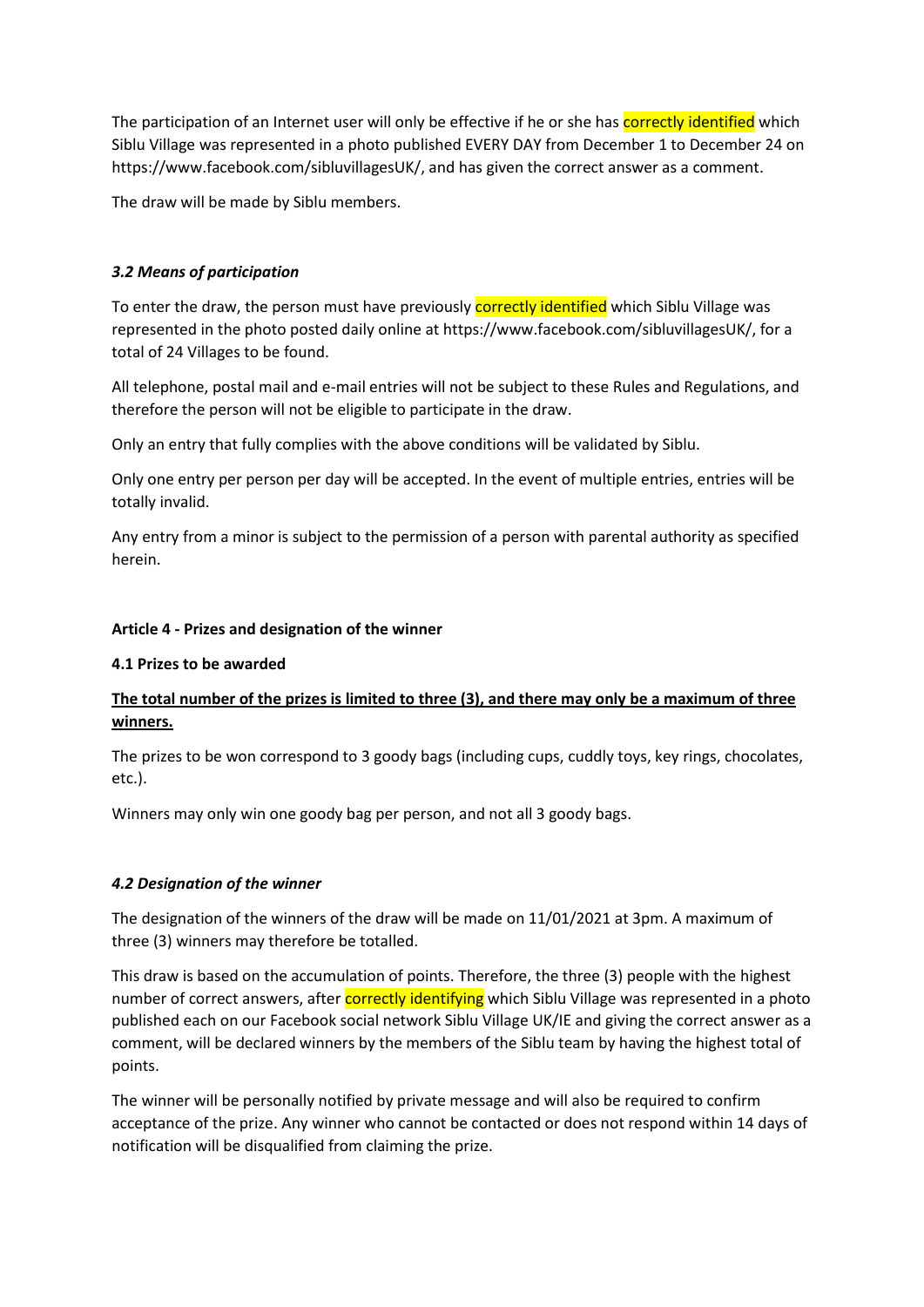In this case, the winner will be deemed to have simply renounced the prize, without any liability on the part of Siblu and without any indemnity or financial compensation, and the prize will not be awarded.

The winners will be notified by any means and as soon as possible of the benefit of this draw.

The prize awarded is not exchangeable for any other item or cash value and will not be refunded in whole or in part, or in any other form of payment, even if the winner is unable to make himself/herself available to take advantage of the prize awarded. More generally, the prize may not be subject to any compensation.

## **Article 4 - Fraud**

A winner's proven intent to defraud or the proven attempt to cheat, in particular by creating false identities, may be sanctioned by a formal and definitive ban from participating in the draw or the cancellation of the participation.

It is strictly forbidden, by any means whatsoever, to modify or attempt to modify the features of the proposed draw, in particular in order to change the results.

## **Article 5 - Responsibilities**

## *5.1. From Facebook*

This prize draw is neither sponsored nor managed by Facebook. Therefore, Facebook cannot be held responsible for any reason or in any way whatsoever for participating in the prize draw.

# *5.2. About Siblu*

Siblu will not be liable in the event that the winner cannot be reached for any reason beyond its control.

Winners who do not claim and/or do not recover their prize, lose their right to it, without Siblu's liability and without any indemnity or financial compensation.

Siblu shall not be liable for any malfunctioning of the method of participation in this draw due to the characteristics of the Internet; in such cases, participants will not be entitled to any compensation of any kind whatsoever.

Furthermore, Siblu shall not be liable if, for reasons of force majeure beyond its control, this prize draw is partially or totally modified, postponed or cancelled. No consideration will be offered for the value of the gratuities offered by the prize draw.

### **Article 7 - Accessibility of these rules**

The rules of the draw can be consulted directly on the website www.siblu.co.uk.

It will be sent free of charge to any person who requests it from the organizer at the following address: SIBLU France - Europarc, 10 avenue Léonard de Vinci - 33600 PESSAC.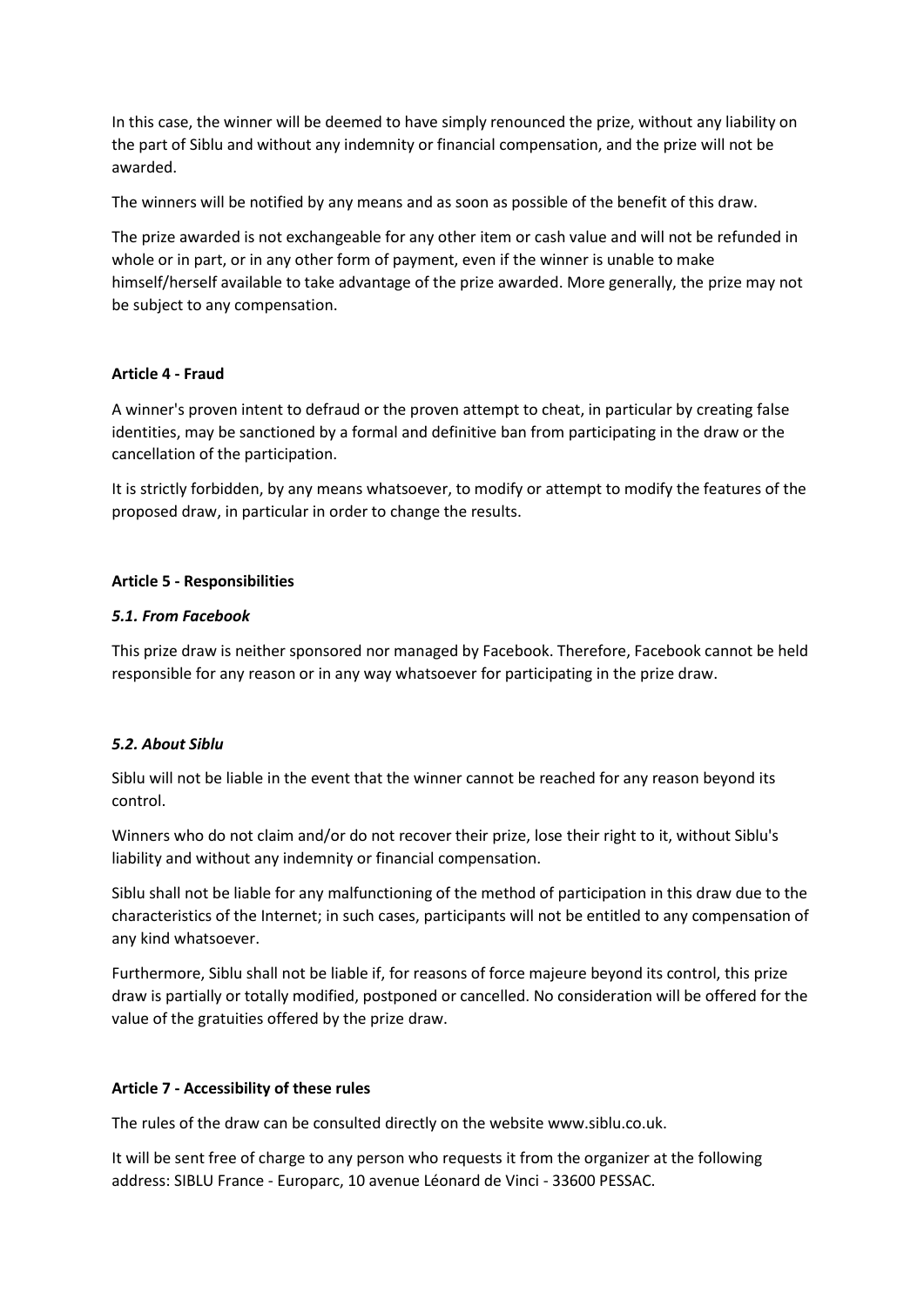## **Article 8 - Acceptance of the rules**

The mere fact of participating in this draw implies the pure and simple acceptance, without reserve, of these rules. If an amendment is made subsequently, the participant who refuses this amendment waives his or her participation.

Thus, participation in the draw implies the unreserved acceptance of all the conditions of the rules stated in this document. As such, the participant is personally liable. The non-acceptance of one of the conditions of the present rules prohibits the participant from participating in the prize draw. Likewise, failure to comply with any one of the conditions will result in the nullity of the participation.

## **Article 9 - Cancellation and modification of the draw**

Siblu reserves the right, for any reason whatsoever, to modify, extend, shorten, suspend or cancel the prize draw without notice, by way of an addendum, without liability. No compensation may be claimed by participants. Any changes will however be communicated by all appropriate means and to the greatest extent possible.

Siblu reserves the right to withdraw any entry that does not comply with the provisions of these rules.

## **Article 10 - Personal data**

All nominative information and contact details that participants voluntarily provide are exclusively intended for the staff of Siblu France SAS, the data controller, for the exclusive purpose of the "Siblu Advent Calendar" draw for the management of each participant's account, unless participants have declared their interest in order to receive commercial offers from Siblu.

In accordance with the General Data Protection Regulations of May 25, 2018, you have the right to access, correct or delete your personal data (although this right may be limited in accordance with Siblu's contractual and/or legal obligations), the right to limit the processing of its personal data in the cases provided for by the regulations (and in particular Article 18 of the General Data Protection Regulations), the right to have your data portable, the right to oppose the use of your data for commercial prospecting by Siblu.

Each participant may also, for legitimate reasons, object to the processing of data concerning him or herself.

The requests for the implementation of its rights can be exercised free of charge and must be sent by e-mail to **dpo@siblu.fr** or by sending a letter to: Siblu France SAS, Attention: Délégué à la Protection des Données, 10, avenue Léonard de Vinci 33600 Pessac. You may also file a complaint with the Commission Nationale de l'Informatique et des Libertés, whose head office is located at 3 Place de Fontenoy - TSA 80715 - 75334 PARIS CEDEX 07. Telephone: 01 53 73 22 22.

### **Article 11 - Applicable law and mediation procedure**